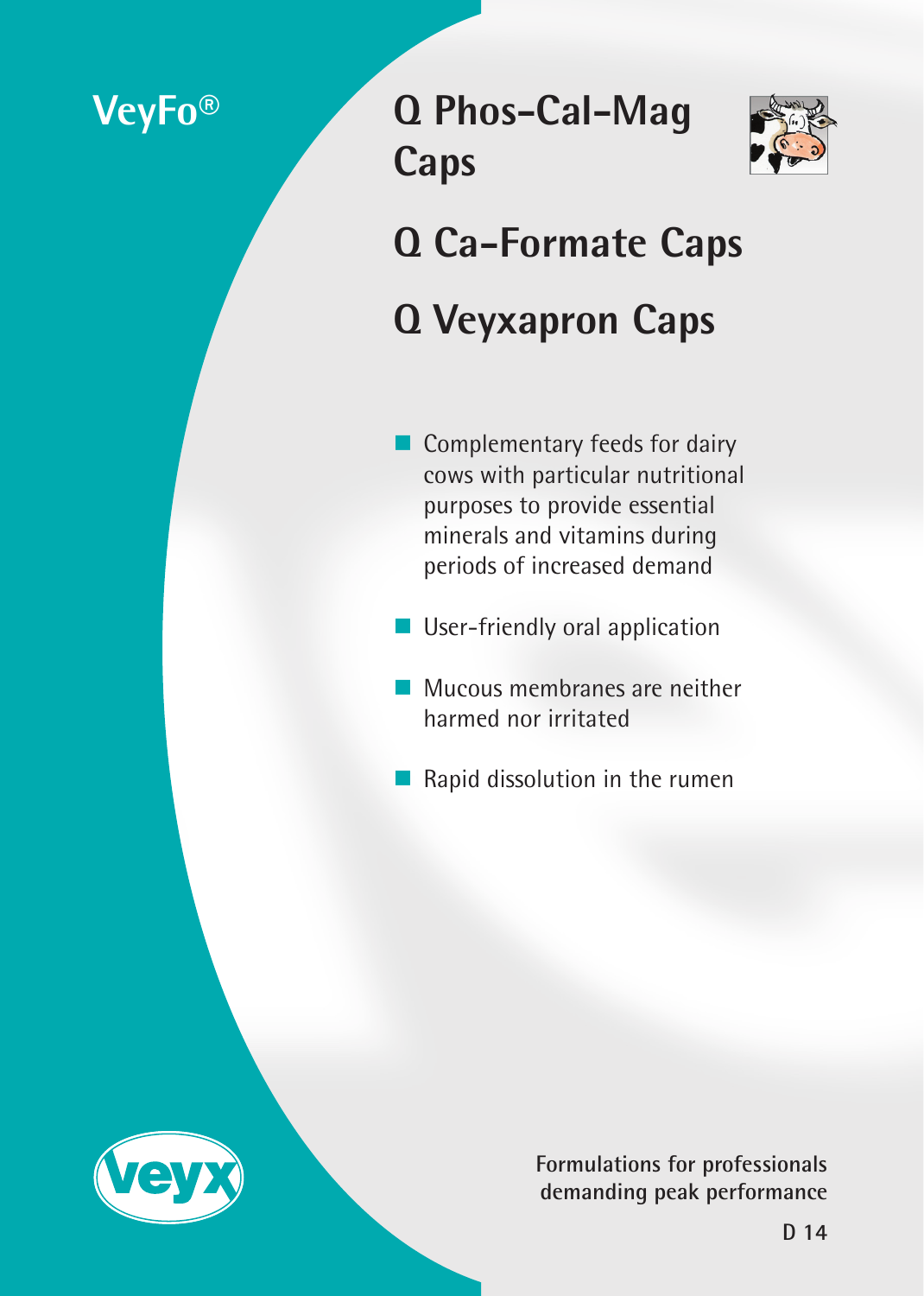# **VeyFo® Q Phos-Cal-Mag Caps**



# **Conception/essential components for the nutritional purpose:**

Capsule containing dicalcium phosphate, calcium formate, dihydrogene phosphates, magnesium sulphate and vitamin D<sub>3</sub>

### **Product characteristics**

VeyFo® Q Phos-Cal-Mag Caps have been formulated with organically bound highquality components that are rumen-stable and have an excellent bioavailability. The capsules are directly given to individual animals by means of a balling gun. They are a complementary feed for dairy cows with the particular nutritional purposes

> *reduction of the risk of milk fever and reduction of the risk of ketosis/acetonaemia*

formulated according to the list of intended uses of animal feedingstuffs for particular nutritional purposes.

# **Significance and biological functions**

Both ketosis and milk fever in dairy cows, particularly before and after calving, are triggered by fat metabolism disorders which might be concomitant with a considerable damage on the liver. The reason for that are feeds which are not properly balanced or are deficient in glucose supplying energy sources and essential minerals and micronutrients.

VeyFo Q Phos-Cal-Mag Caps contain calcium of Ca formate which is rapidly available thereby providing slow-acting Ca compounds for the intestine. Organic phosphorus sources have a high bioavailability and rumen stability. As a further important component, vitamin  $D_3$  promotes Ca mobilisation whereas Mg sulphate specifically aims at achieving the electrolyte balance.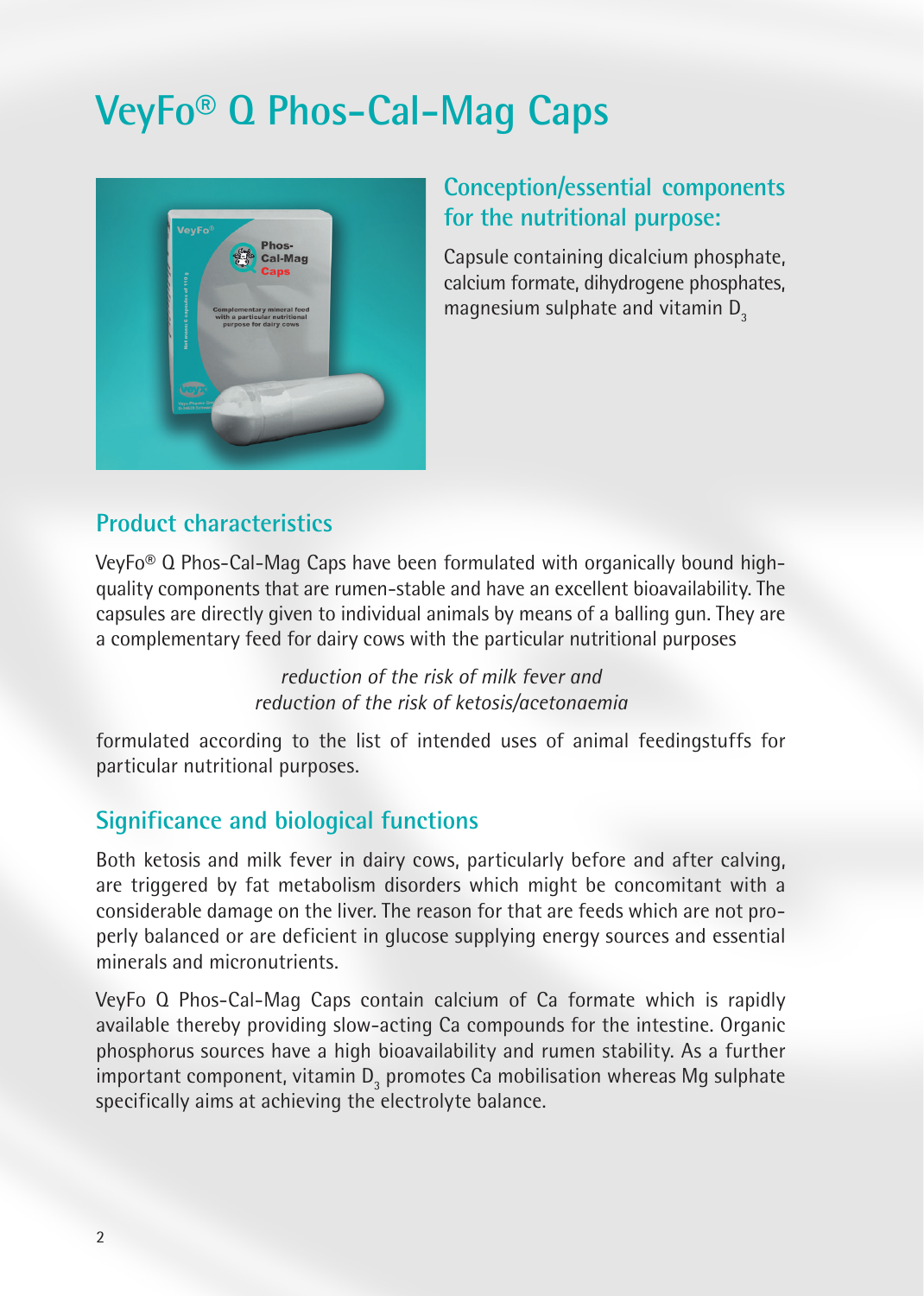# **Dosage/feeding recommendations**

Feed 1 capsule immediately before or after calving and 6 - 12 hours later one more capsule.

The dosage may be increased to 2 capsules each if necessary.

Recommended feeding duration: Beginning with the first signs of parturition up to 2 days after parturition.

It is recommended that a nutritional expert's opinion be sought before feeding the product.

Owing to its increased level of vitamin  $\mathsf{D}_{_{\!3}}$  content, the product is to be fed to dairy cows only up to 2 % of the daily ration.

### **Package size**

Box with 6 capsules of 110 g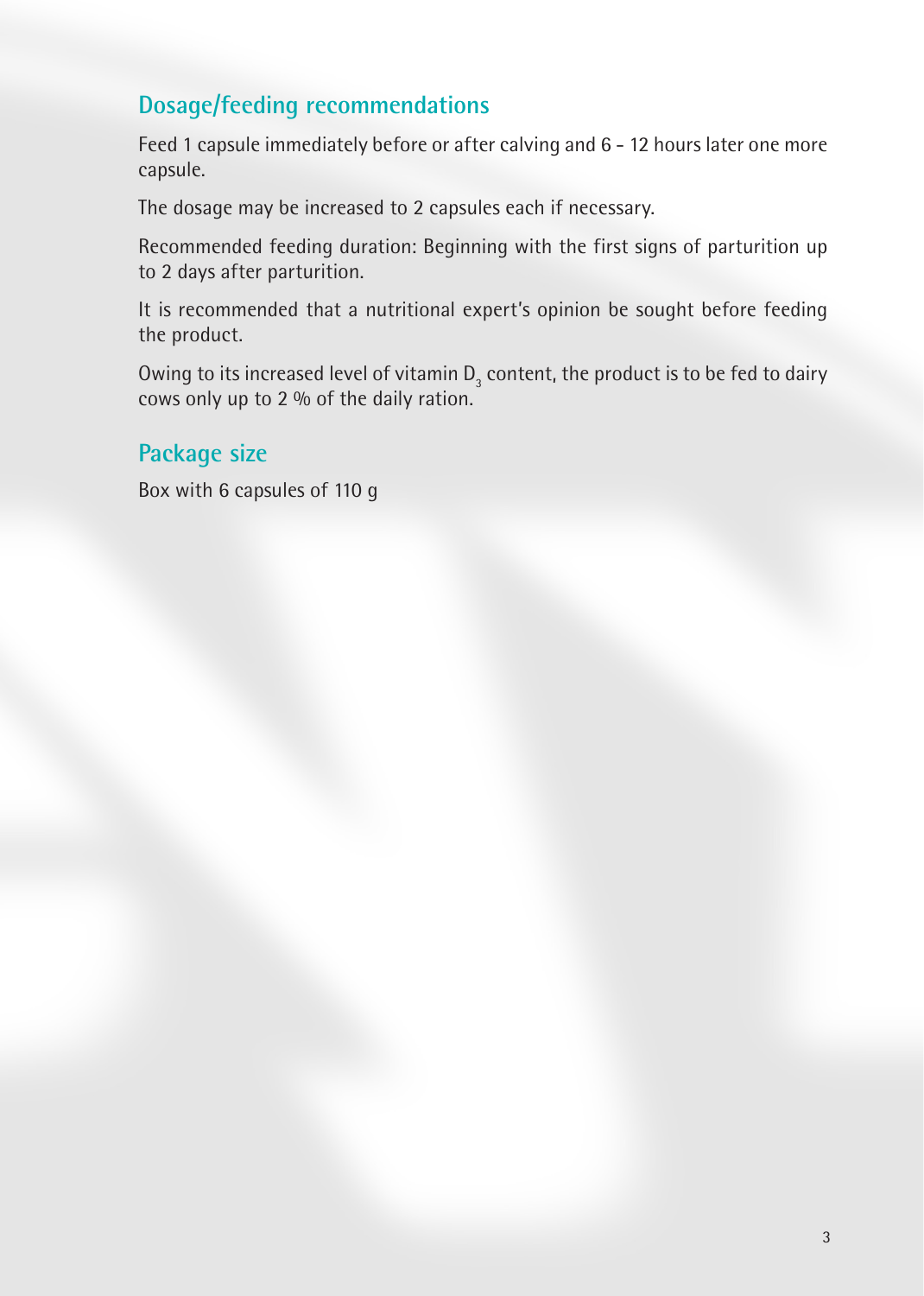# **VeyFo® Q Ca-Formate Caps**



# **Conception/essential components for the nutritional purpose:**

Capsule containing calcium formate, calcium sulphate, dihydrogene phosphate, magnesium sulphate as well as vitamin  $D<sub>3</sub>$ and vitamin E

#### **Product characteristics**

VeyFo® Q Ca-Formate Caps have been formulated with organically bound highquality components that are rumen-stable and have an excellent bioavailability. The capsules are directly given to individual animals by means of a balling gun. They are a complementary feed for dairy cows with the particular nutritional purposes

> *reduction of the risk of milk fever and reduction of the risk of ketosis/acetonaemia*

formulated according to the list of intended uses of animal feedingstuffs for particular nutritional purposes.

#### **Significance and biological functions**

Both ketosis and milk fever in dairy cows, particularly before and after calving, are triggered by fat metabolism disorders which might be concomitant with a considerable damage on the liver. The reason for that are feeds which are not properly balanced or are deficient in glucose supplying energy sources and essential minerals and micronutrients.

VeyFo Q Ca-Formate Caps contain calcium of Ca formate which is rapidly available thereby directly increasing the Ca concentration in the rumen. As a further important component, vitamin  $D_3$  promotes Ca mobilisation whereas Mg sulphate specifically aims at achieving the electrolyte balance.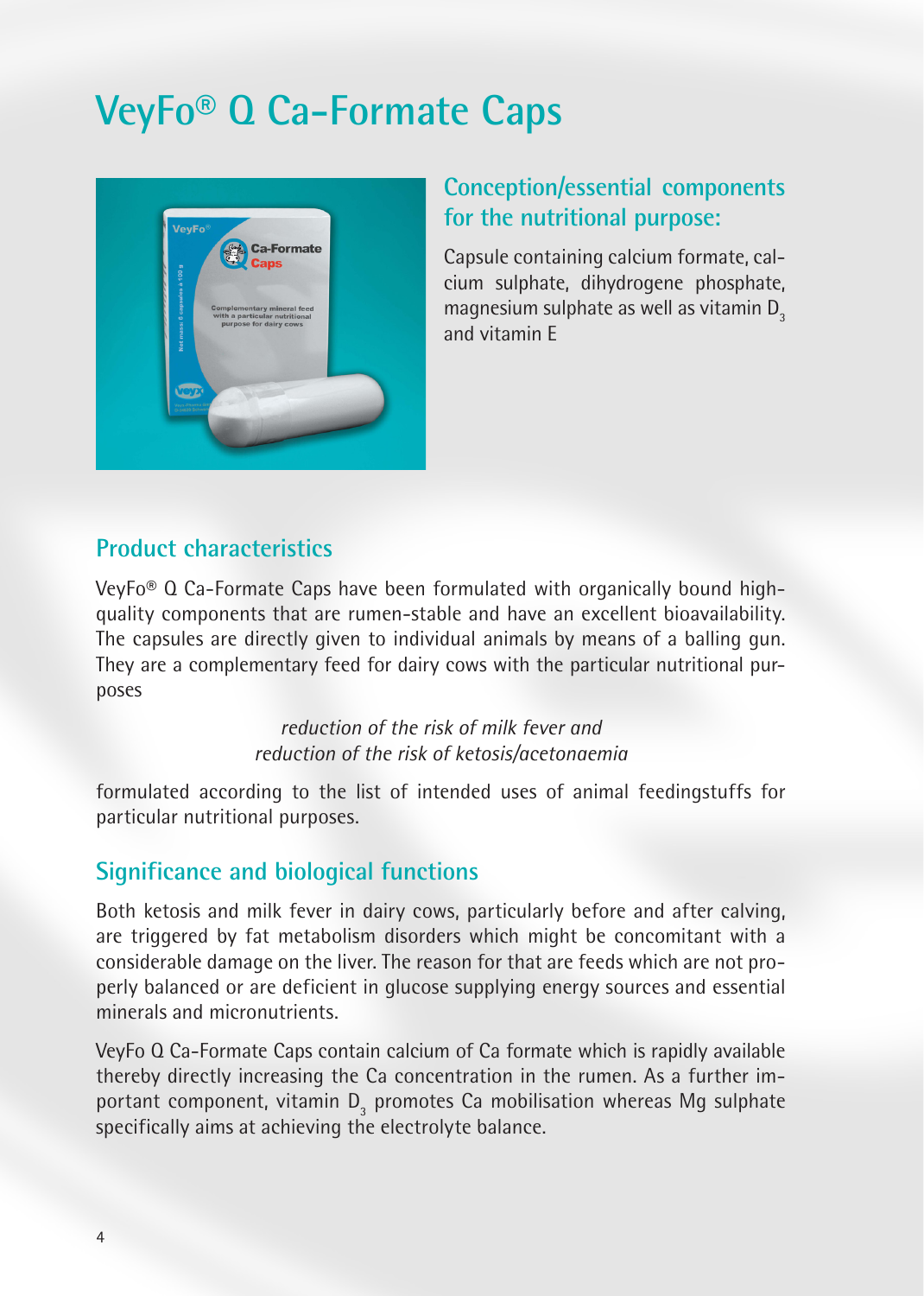# **Dosage/feeding recommendations**

Feed 1 capsule immediately before or after calving and 6 - 12 hours later one more capsule.

The dosage may be increased to 2 capsules each if necessary.

Recommended feeding duration: Beginning with the first signs of parturition up to 2 days after parturition.

It is recommended that a nutritional expert's opinion be sought before feeding the product.

Owing to its increased level of vitamin  $\mathsf{D}_{_{\!3}}$  content, the product is to be fed to dairy cows only up to 2 % of the daily ration.

### **Package size**

Box with 6 capsules of 100 g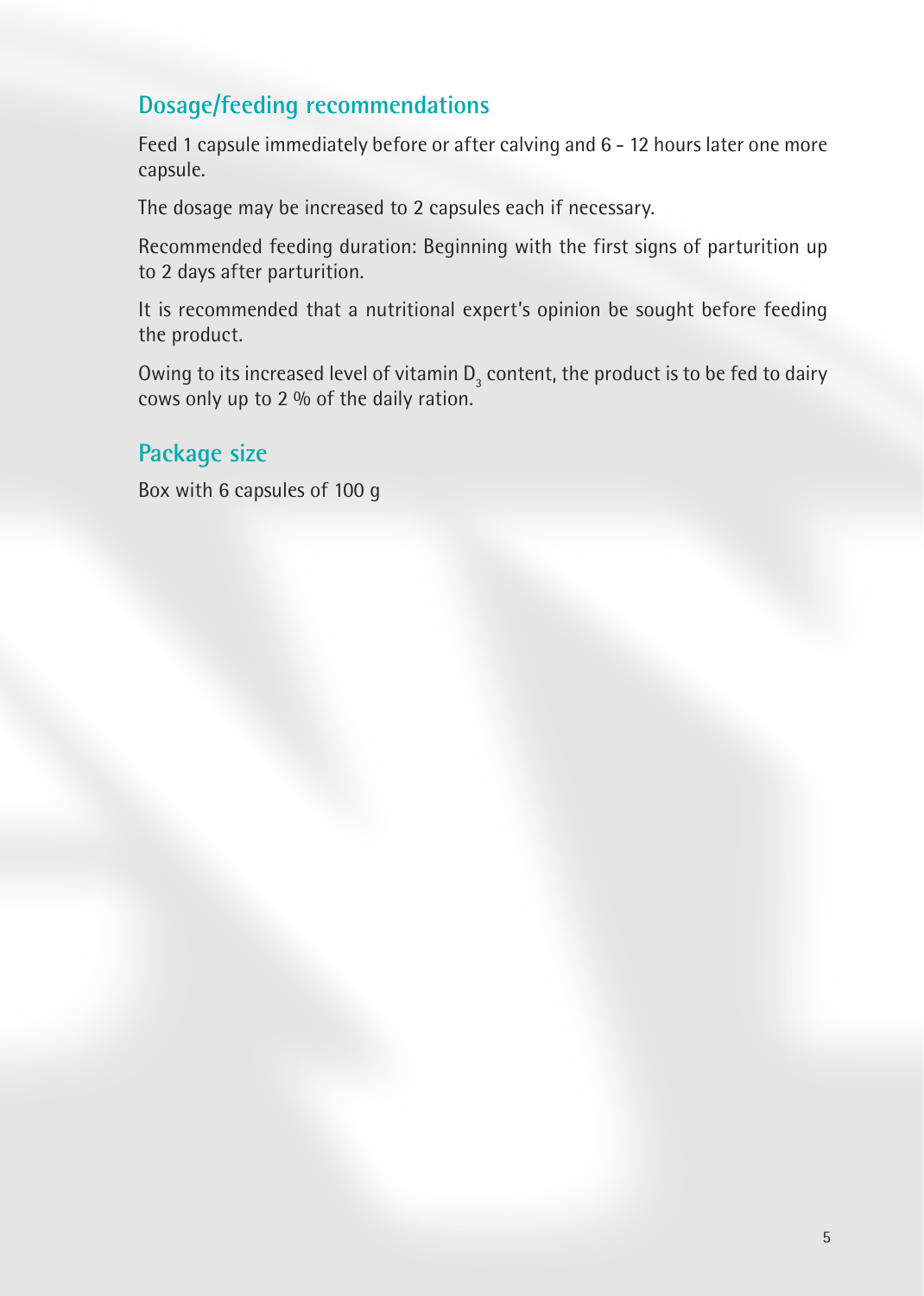# **VeyFo® Q Veyxapron Caps**



# **Conception/essential components for the nutritional purpose:**

Capsule containing sodium propionate, dried yeast and wheat semolina bran to stimulate rumen motility

### **Product characteristics**

VeyFo® Q Veyxapron Caps have been formulated with thoroughly selected components meeting the requirements for the particular nutritional purpose. The capsules are directly given to individual animals by means of a balling gun. They are a complementary feed for dairy cows with the particular nutritional purpose

#### *reduction of the risk of ketosis/acetonaemia*

formulated according to the list of intended uses of animal feedingstuffs for particular nutritional purposes.

# **Significance and biological functions**

High-yielding dairy cows suffer from a considerable metabolic stress, particularly during the first weeks after calving.

Even high amounts of concentrated feed required during this phase cannot always prevent energy deficits. Frequently, however, they result in disorders of the acidbase balance in the rumen and consequently to a raised incidence of ketosis as well as secondary digestive disorders. During this period, it is most important to supply feed with a high energy conversion efficiency and with pH-regulating nutrients.

VeyFo® Veyxapron Caps is a formulation which on the one hand provides the required energy and on the other hand maintains or restores the physiological activity of the rumen. Accordingly, feeding this product can prevent or alleviate indigestion caused by ruminal disorders.

The yeasts contained in the product play an important role in stimulating and maintaining ruminal peristalsis.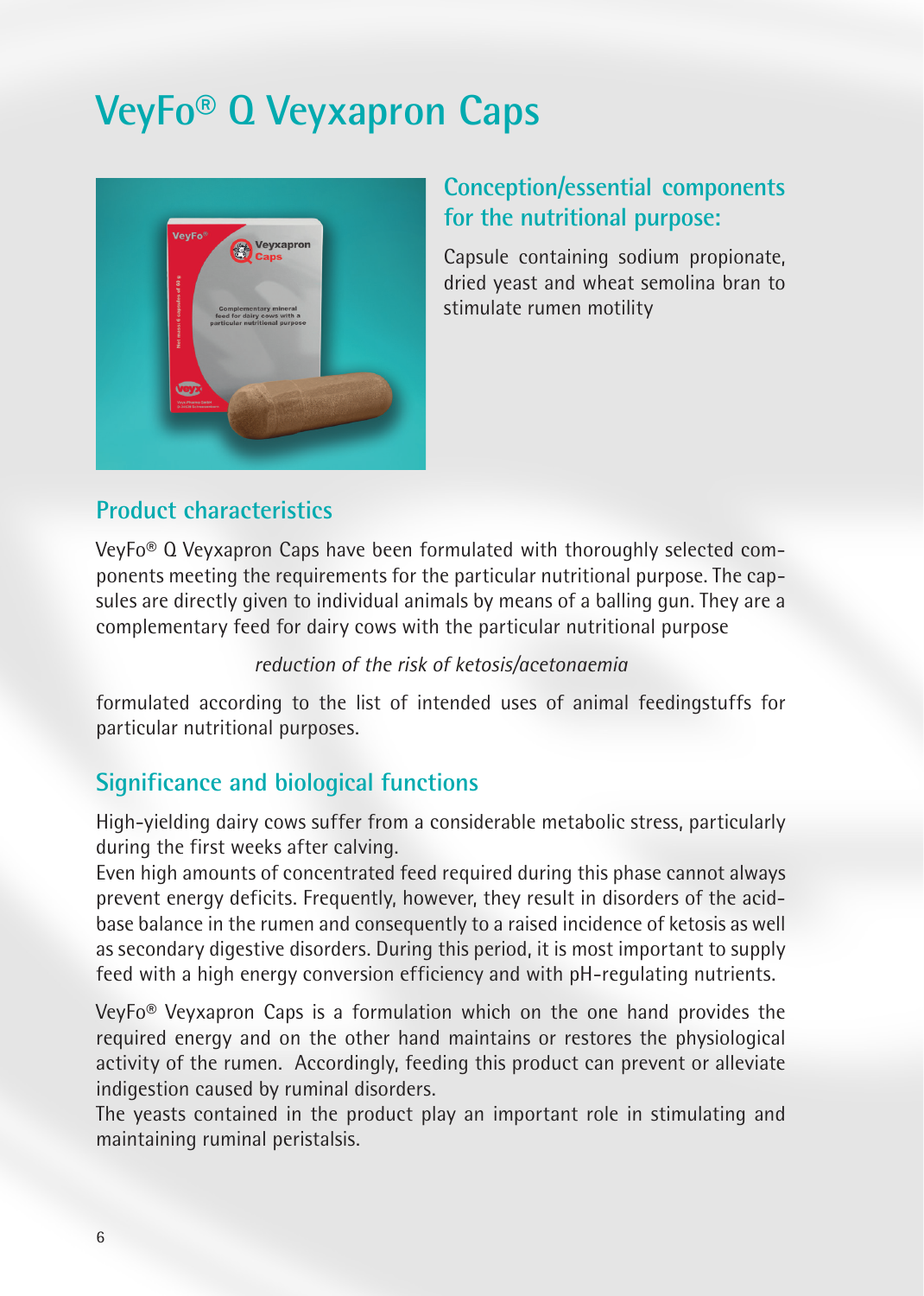# **Dosage/feeding recommendations**

1 capsule twice daily

The dosage may be increased to 2 capsules each if necessary.

Recommended feeding duration: Immediately after calving or during the first 3 – 6 weeks of lactation.

It is recommended that a nutritional expert's opinion be sought before feeding the product.

The application of this product also supports the veterinary treatment of ketosis/ acetonaemia for the purpose of ketosis convalescence. VeyFo<sup>®</sup> Q Veyxapron Caps significantly contribute to the recovery of rumen activity and thus to the reactivation of the rumination process per se.

#### **Package size**

Box with 6 capsules of 60 g

Besides the newly offered formulation as capsules, the proven complementary feed VeyFo® Veyxapron continues to be available as dried powder preparation in 2 different sizes: 100 x 100 g sachets as well as 5 kg bag.

Thus, we offer you a product selection for various farm sizes and different practical applications.

Detailed information on VeyFo® Veyxapron as dried powder preparation can be taken from our product brochure D2.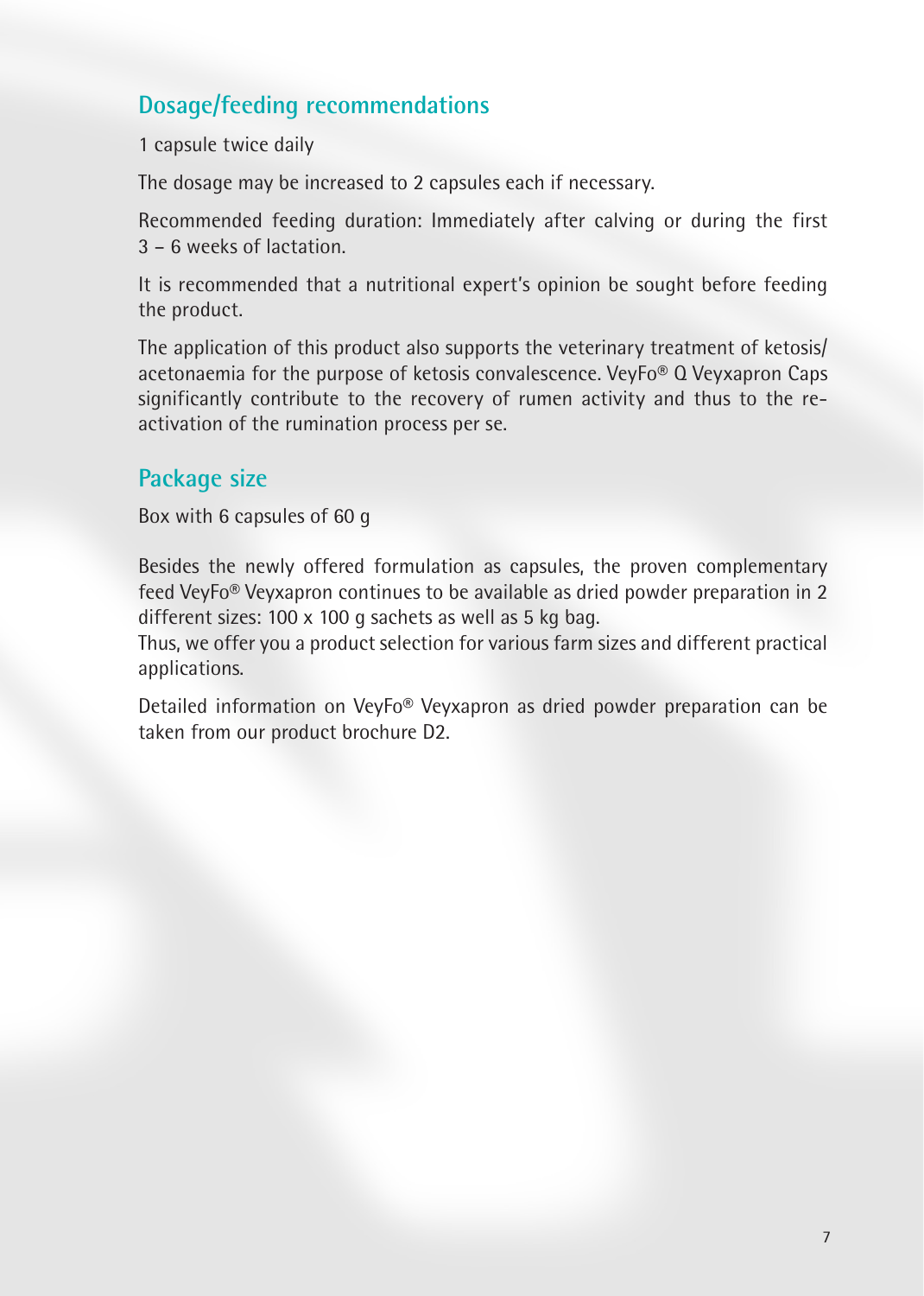#### **VeyFo® Q Caps – capsules rather than boli or ready-to-use solutions**

The new VeyFo® Q Caps are capsules that combine two advantages: the fast availability of a liquid complementary feed with the safe application of a bolus.

The capsules can be easily given by a balling gun. The safe, fast and gentle oral application prevents potential risks for aspiration pneumonia. VeyFo<sup>®</sup> Q Caps do not cause any chemical burns or irritations of the mucous membranes. As the ingredients dissolve rapidly in the rumen, they are available for the organism without delay.

The dissolution process of VeyFo® Q Caps in minutes:



#### **Physiology of ketosis/acetonaemia**

Ketosis presents a significant problem in both cattle and sheep. Ketosis is a disorder of the carbohydrate metabolism that is characterised by abnormal increases in the ketone bodies in the blood (acetonaemia), urine (acetonuria), milk and the breath, with a reduction in the blood sugar levels (hypoglycaemia) as well as a tendency towards fatty liver degeneration. The resulting clinical symptoms affect above all the digestive system (lactation indigestion) and the central nervous system (principally a depressed state, but sometimes states of excitement). In individual cases a differentiation can be made according to the primary symptoms between a "digestive" and a "nervous form" of ketosis. However, both have the same pathogenesis. Ketosis occurs either alone or as a concomitant complication alongside other diseases (e.g. retained placenta, foreign-body syndrome).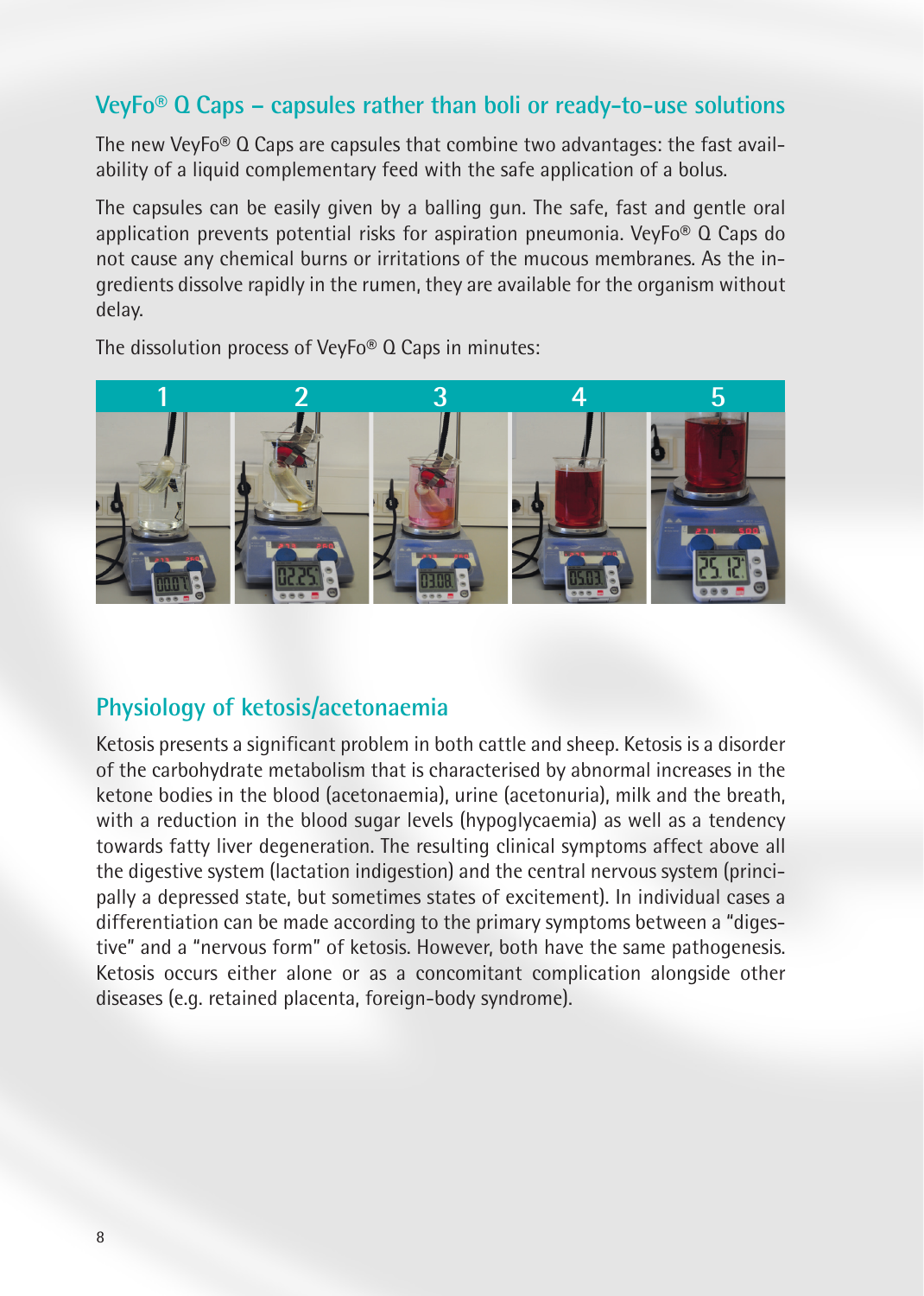#### **Identifying ketosis**

The suspicion of ketosis in individual animals can be confirmed or eliminated by checking the ketone body content of the urine or the milk. At herd level, animals suspected of ketosis can be diagnosed by evaluating the milk control data (DE KRUIF et al. 1998). Animals which at the beginning of lactation have a high milk fat content ( $> 5\%$ ) and a low milk protein content ( $< 3.2\%$ ) with a fat-protein quotient which accordingly deviates upwards may be suspected of having ketosis.

For herd-related assessments, analyses over a period of time (a summary of several milk control results) must be carried out in order to assess as many animals as possible at different stages of lactation. Through these assessments, a general view is obtained of the incidence of ketosis/acetonaemia in the herd and, if necessary, deficiencies in the feed and livestock husbandry can be corrected.

#### **How does ketosis arise?**

There is now general agreement about the causes of ketosis. Both internal factors, specific to the animal itself, and external factors, in particular the feed and digestion, interact closely as the causes of the condition (see Tables 1 and 2).

#### **Table 1: Causes of ketosis in ruminants**

| <b>Internal Factors</b>                                                          | <b>External Factors</b>                                      |
|----------------------------------------------------------------------------------|--------------------------------------------------------------|
| • High milk yield and uneven lactation curve                                     | Energy deficit                                               |
| • High increase in fatness before parturition                                    | • Excess protein                                             |
| • Energy-consuming conditions such as                                            | Ketogenic feed                                               |
| displacement of the abomasum, foreign-body<br>diseases, endometritis puerperalis | Ketogenic fermentation in the<br>rumen due to faulty feeding |
| • Primary liver diseases                                                         | Sudden change in feed                                        |
| • Reduced feed intake after parturition                                          | Poor palatability of the feed                                |
| • Digestive disorders of various kinds                                           |                                                              |

In particularly serious cases, ketosis may already be apparent in the later stages of pregnancy (gestational ketosis). However, the onset of the disease is far more frequently associated with the beginning of lactation, because the rapid increase in milk yield until the  $5<sup>th</sup>$  week of lactation is accompanied by only a slow increase in feed intake. The maximum feed intake capacity is not reached until the  $8<sup>th</sup>$  to 10th week of lactation.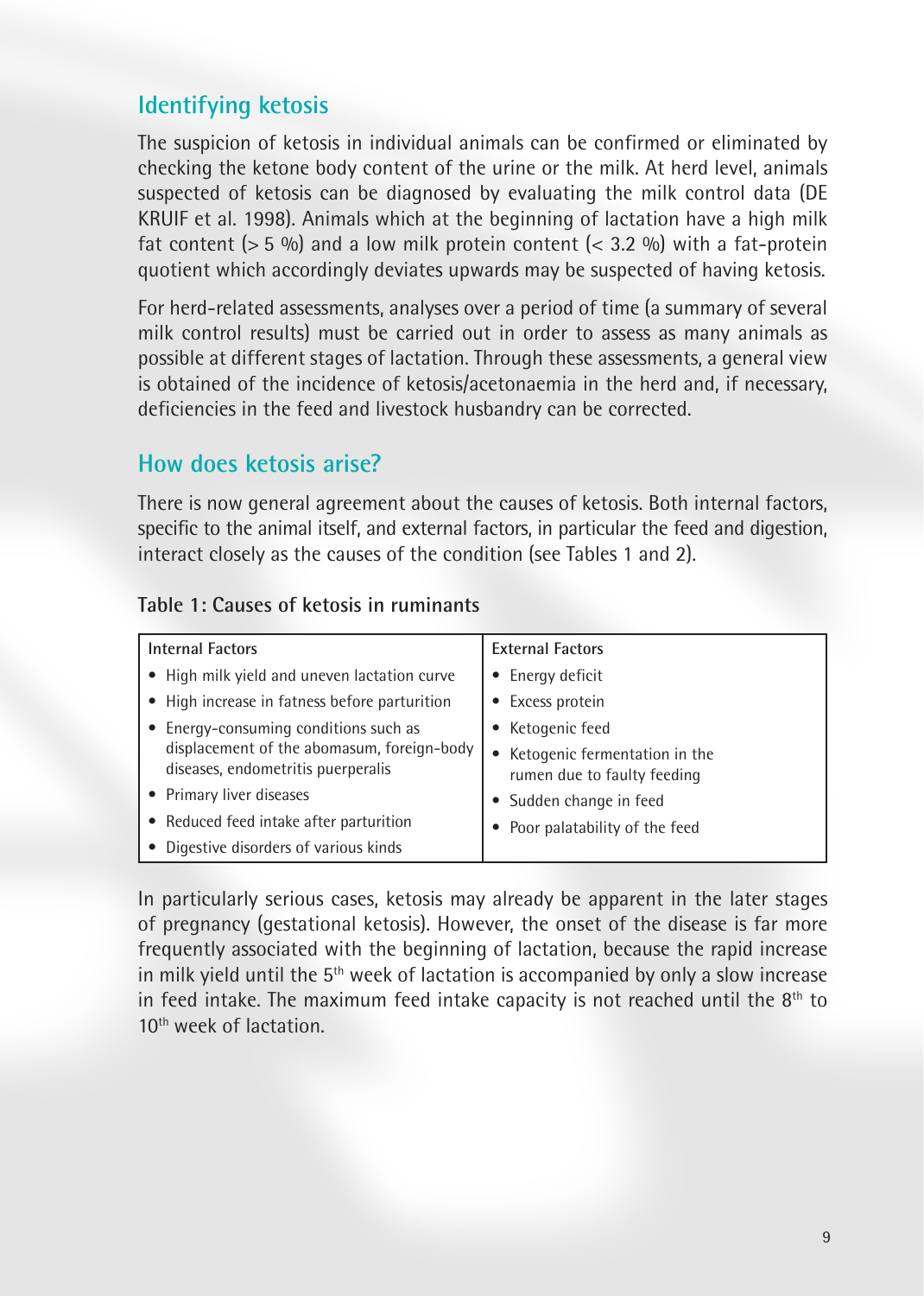The energy concentration of the feed can only be increased to a limited extent. For a ration to be suitable for ruminants, it has to have a crude fibre content of 18 to 22 %. This means that greater quantities of concentrates would be needed. Such high quantities of concentrates would, however, force the crude fibre out of the diet. This is a dilemma which is difficult to resolve. The energy deficit which inevitably develops is compensated for by the breakdown of body fat reserves. This produces acetyl-CoA, which, bound to oxaloacetate, is used to gain energy. However, oxaloacetate is also the basis for the synthesis of lactose. The lactose content of the milk is constant so that with an increasing milk yield, less oxaloacetate becomes available for gaining energy. The acetyl-CoA which cannot then be used is "disposed of" as so-called ketone bodies in the form of acetoacetate, β-hydroxybutyric acid or acetone. These ketone bodies represent a serious burden for the cow's metabolism, resulting in the clinical picture of ketosis.



**Table 2: Connection between feeding and ketosis and preventive measures**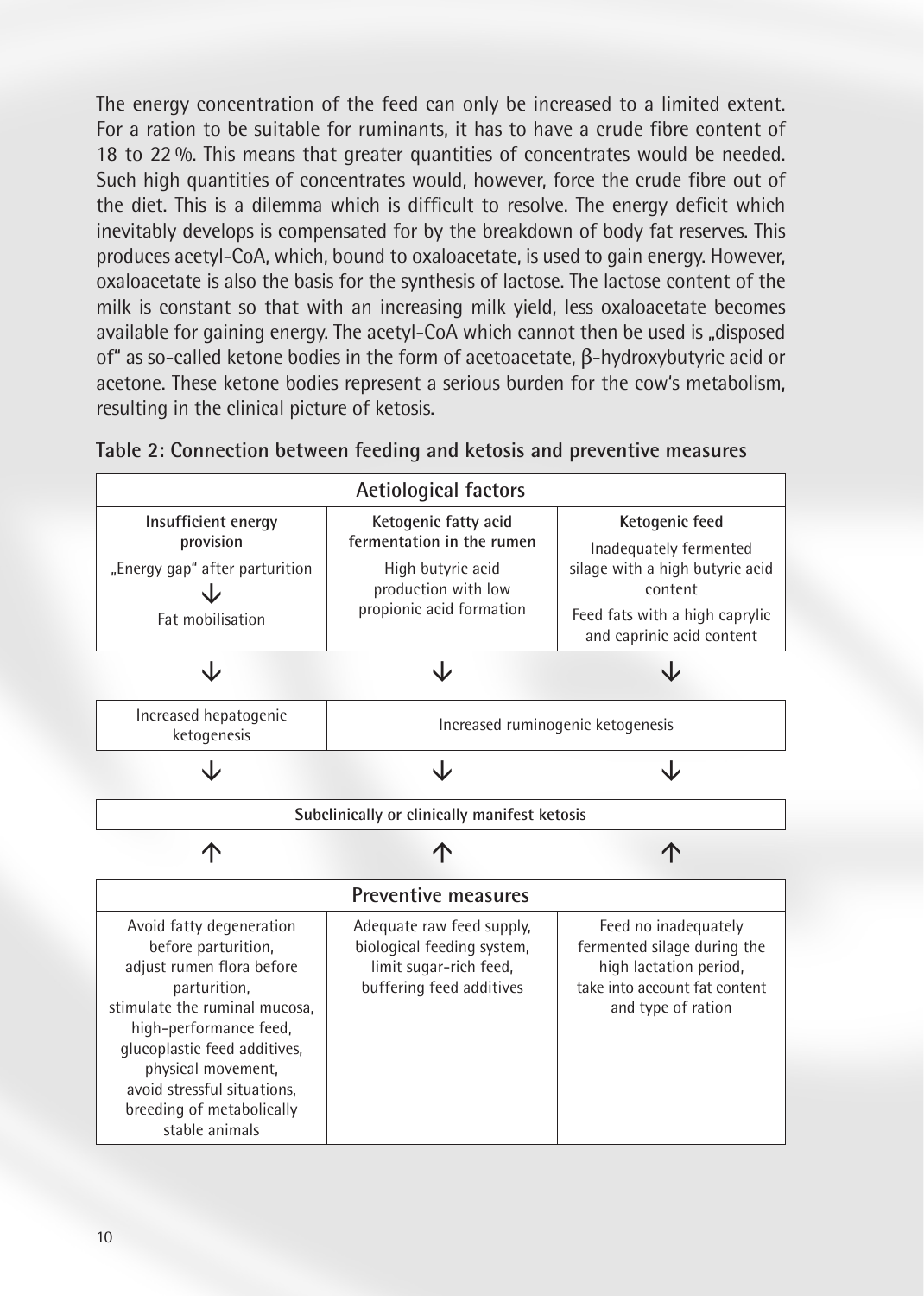#### **Nutritional significance of vitamins and minerals**

The significance and the biological functions of the components contained in the product can be summarised as follows based on the available expert literature and practical experiences – among others the AWT series "Vitamins, minerals and amino acids in animal nutrition".

**Calcium** (Ca) is an important component for bones and teeth. It also acts as activator of various enzymes. It is also needed for the stimulation of nerves and for muscle contractions. Particularly high-yielding cows are not able to mobilise sufficient calcium from the skeleton after calving which might be the cause for milk fever (parturient paresis). Calcium formate (the calcium salt of formic acid) provides a particularly suited Ca source having a high content, ensuring a good resorption through the digestive system and showing excellent compatibility (no burn or irritation of the mucous membranes). When assessing deficiency symptoms, the ratio of other trace elements (phosphorus, magnesium) and a sufficient provision of Vitamin D have always to be taken into account.

**Magnesium** (Mg), like calcium and phosphorus, is also involved in the development of bones and teeth as well as in many processes of the energy metabolism. Magnesium controls the normal function of the central nervous system and plays a decisive role in the performance of muscular activity. A deficiency of magnesium very often is the cause of grass tetany in high-yielding cows.

**Phosphorus** (P) acts as skeletal building block, buffer substance in the blood and cell, essential component of nucleic acid and various lipoids or proteins. It is necessary for the production, storing and utilisation of energy and facilitates hormone function. Sufficient provision of phosphorus is the prerequisite for the intake of calcium and prevents high concentrations of liver and muscle enzymes as well as of bilirubin and free fatty acids in the blood. It thus contributes to the protection of the liver and muscles. Phosphorus deficiency leads to reduced feed intake, retarded growth, reduced milk yield and ultimately (energy metabolism disorders) also to reproductive disorders. Rickets (inadequate mineralisation of the bones) and osteoporosis, brittle bones, respectively (high removal rates of Ca and P from the skeleton), can be caused by phosphorus as well as vitamin  $D_3$  or Ca deficiency. In order to maintain a limited environmental impact through the excretion of excrement, a formulation is to be favoured in which its release into the body cells occurs with low levels of loss. This is achieved in a particularly reliable way with organic compounds such as sodium dihydrogen phosphates.

**Vitamin D<sub>3</sub> regulates calcium and phosphate metabolism and particularly promo**tes calcium and phosphate absorption in the intestine. It controls the excretion of calcium and phosphate via the kidneys and the storage of calcium and phosphate in the skeleton.